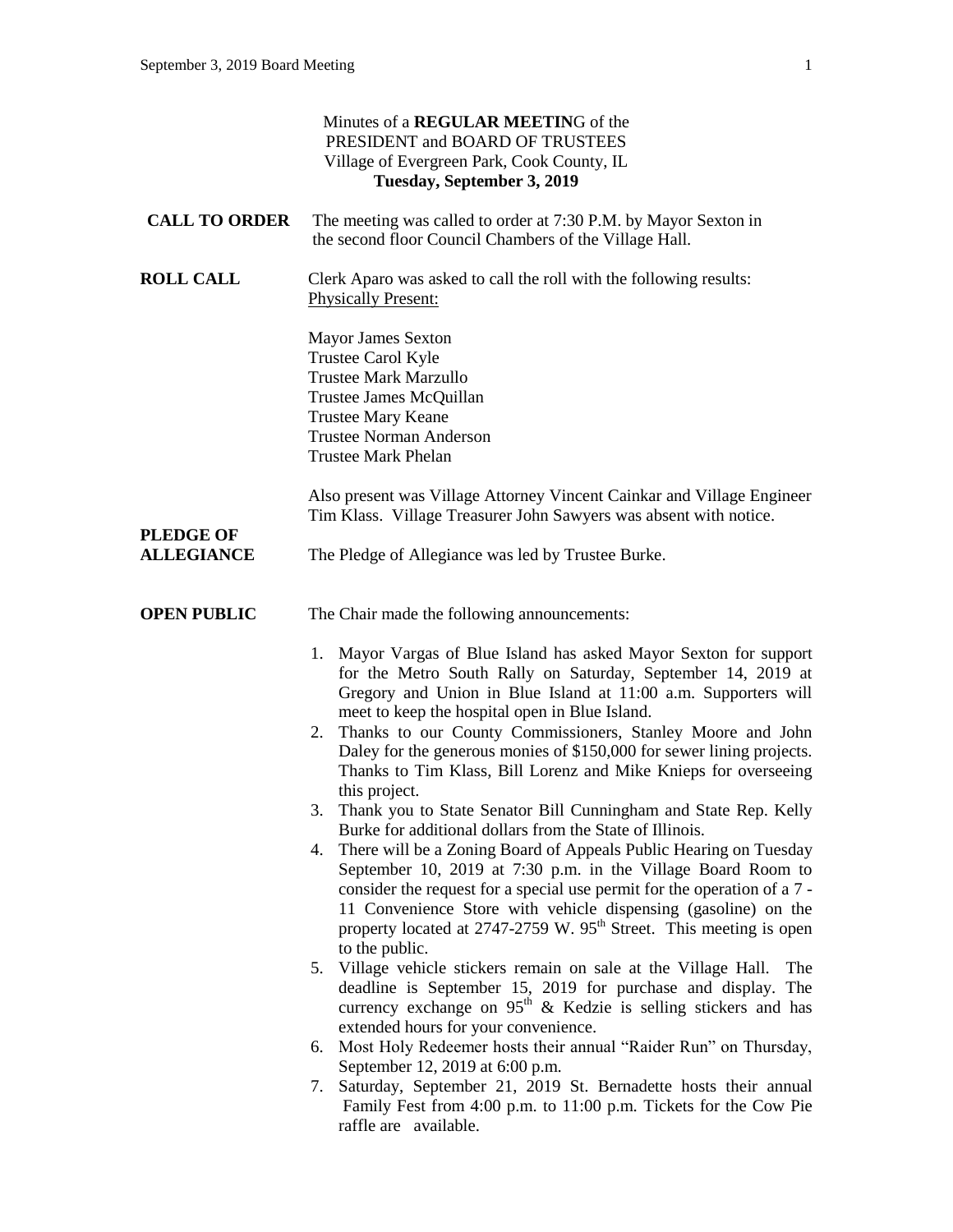- 8. On Sunday, September 8, 2019 Evergreen Park's own, Perry Danos, and his Band Back Street, will give a free concert at 5:00 p.m. at our 50 acre Park.
- 9. Smiley Tillman Blues Band performs a free concert on Sunday, September 22, 2019 at the 50 acre park.
- 10. Friday, September 22, 2017 at 3:30 p.m. the Evergreen Park Community High School will host the annual Homecoming Parade with the football game to follow.
- 11. The Village of Evergreen Park will host the annual Hot Rod Classic Car Show at Yukich Field on Friday, September 27, 2019 from 3-10 p.m. proceeds benefit "Almost Home" a local organization serving homeless, single parents and victims of domestic abuse.
- 12. Friday through Sunday, September 27-29, and Friday through Sunday, October 4-6, 2019 the EP Rec. Department's Candlelight Theater will present a theatrical dram "Ordinary People" at the Senior Center.
- 13. Sunday, October 6, 2019, from Noon to 1:30 p.m. join Fr. Benedykt of St. Bernadette for pet blessings at the Barn at the 50 acre park.
- 14. Farmers Market continues on Thursdays from 7:00 am-1:00 pm at Yukich Fields.
- 15. The Chair took issue with comments made at a recent District 124 School Board meeting. It was stated proper raises were not available due to the deal made by the Village and the new Evergreen Plaza. The Chair noted the Village receives 14% of the real estate tax dollar while School District 124 gets 40% of those same dollars.

The Chair explained \$32 million dollars in new real estate has been added to the tax rolls over the past ten (10) years. Rather than have an empty property this Administration did give a break to the Plaza through the Cook County Assessor's Office for payment of reduction of the estimated value. He added the Village has a great partnership with all the schools. The Village continues to pay for the school crossing guards and liaison officers at a cost of \$ 200,000 a year.

## **2019 PARADE**

**WINNERS** The Chair introduced Laura Shallow, acting on behalf of the 2019 Parade Committee to award the trophies. Laura thanked Mayor Sexton, Clerk Aparo and the Village Board. Special thanks to the Recreation Department, especially Dennis Duffy, Karen Sexton and Jill Linn and all the Village Departments that make the parade a huge success. She added a huge thank you to all the sponsors who help underwrite the cost of the bands with their continued support.

> Mayor Sexton and Laura Shallow presented First Place trophies to the winners for the 2019 parade themed, "*Join the Evergreen Park Team in Honoring a Military Theme in 2019.*" Winners were awarded trophies and they took a group picture with Mayor Sexton.

> The 2019 winners were as follows: Amateur Musical Float, Life For Christ Ministries, LLC band, Central Middle School Band District 124, Marching Band Evergreen Park High School, District 231, Category color guard, Evergreen Park American Legion Post, Dance Group, Harvey Blue Angels, decorated automobile, Rourke Maintenance, Decorated car with marchers, Disability Defenders,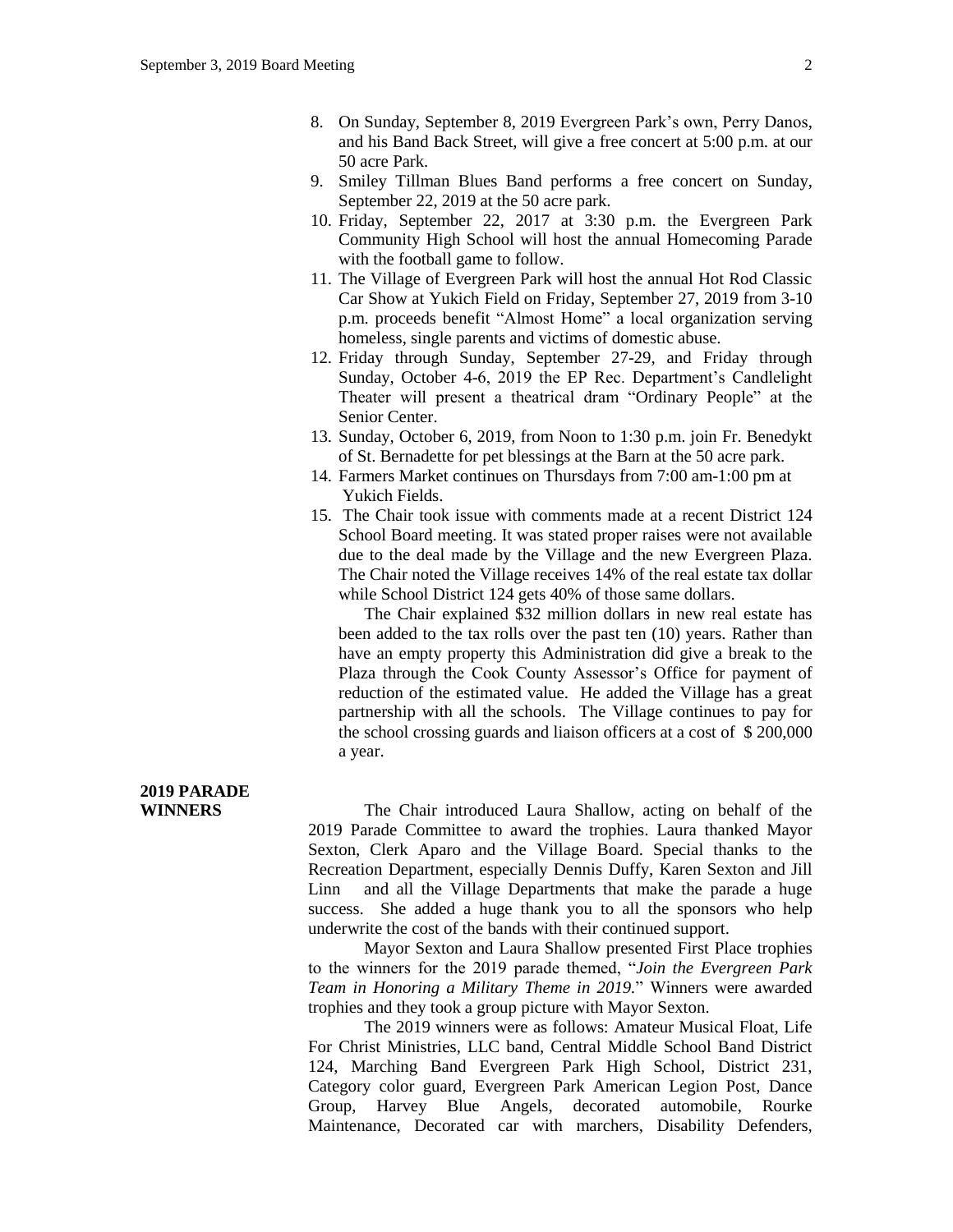military v vehicles, The Veterans Garage, Preforming Group, Those Funny Little People, sponsored by Kosary Funeral Home, Professional float, St. Bernadette Parish, Public Service Official, Stanley Moore Cook County Commissioner, Fourth District, Specialty Group, Medinah Flying Carpets, sponsored by ThiThi's Restaurant, Specialty Vehicle, Nothing Bundt Cakes, Sports Team Evergreen Park Stallions Youth Athletic Organization, Truck/Trailer, Family Waterproofing Solutions, Unique Entry, Stanford Battery sponsored by Evergreen Firefighters, Vehicle with marchers, St. Laurence High School. Laura stated the Village Recognition Award for 2019 was awarded to former Recreation Director Dennis Duffy who was also the Grand Marshall for the 2019 Parade. Mr. Duffy retired as Recreation Director early this year and was not at tonight's meeting. Mayor Sexton dismissed the audience members from the meeting. The Mayor congratulated all the winners and thanked Laura Shallow for another great year. The audience gave the winners a hearty round of applause. **OPEN PUBLIC** Pastor Simmons from the Life of Christ Church asked if the village owns the former United by Faith Church. The Chair answered we will not take possession of it until January of 2020. **REGULAR AGENDA** Motion by Trustee Phelan second by Trustee Kyle to waive the reading of the minutes of the August 19, 2018 Regular Meeting by the President and Board of Trustees and approved as presented was passed by unanimous voice vote and so ordered by the Chair. **RESOLUTION NO. 21-2019** Motion by Trustee Marzullo second by Trustee McQuillan, to approve **Resolution NO. 21-2019** with expenditures of the General Corporate Fund of \$494,960.60 and the Water Management Fund in the amount of  $$58,244.52$  and the 95<sup>th</sup> Street TIF Fund,  $$14,420.34$  and the Capital Improvement Fund, \$ 66,298.32 and the Street Bond Fund \$ 70,120.00 for a total of \$ 704,043.78. Upon roll call, voting YES: Trustees Kyle, Marzullo, McQuillan, Burke, Anderson and Phelan; voting NO: NONE. The motion was passed and so ordered by the Chair. **BUSINESS CERTIFICATES** Motion by Trustee Phelan second by Trustee Anderson to approve the Business Regulation Certificate for **SUPERCUTS** to conduct a hair cutting/ beauty salon at 9650 S. Western Avenue. Upon roll call, voting YES: Trustees Marzullo, McQuillan, Burke, Anderson, Phelan and Kyle; voting NO: NONE. The motion was passed and so ordered by the Chair. Motion by Trustee Marzullo second by Trustee Burke to approve the Business Regulation Certificate for **Evergreen Park Spine and Injury Center, P.C.** to conduct chiropractic health services located at 3348 W.  $95<sup>th</sup>$  Street. Upon roll call, voting YES: Trustees McQuillan, Burke, Anderson, Phelan, Kyle and Marzullo; voting NO: NONE. The motion was passed and so ordered by the Chair.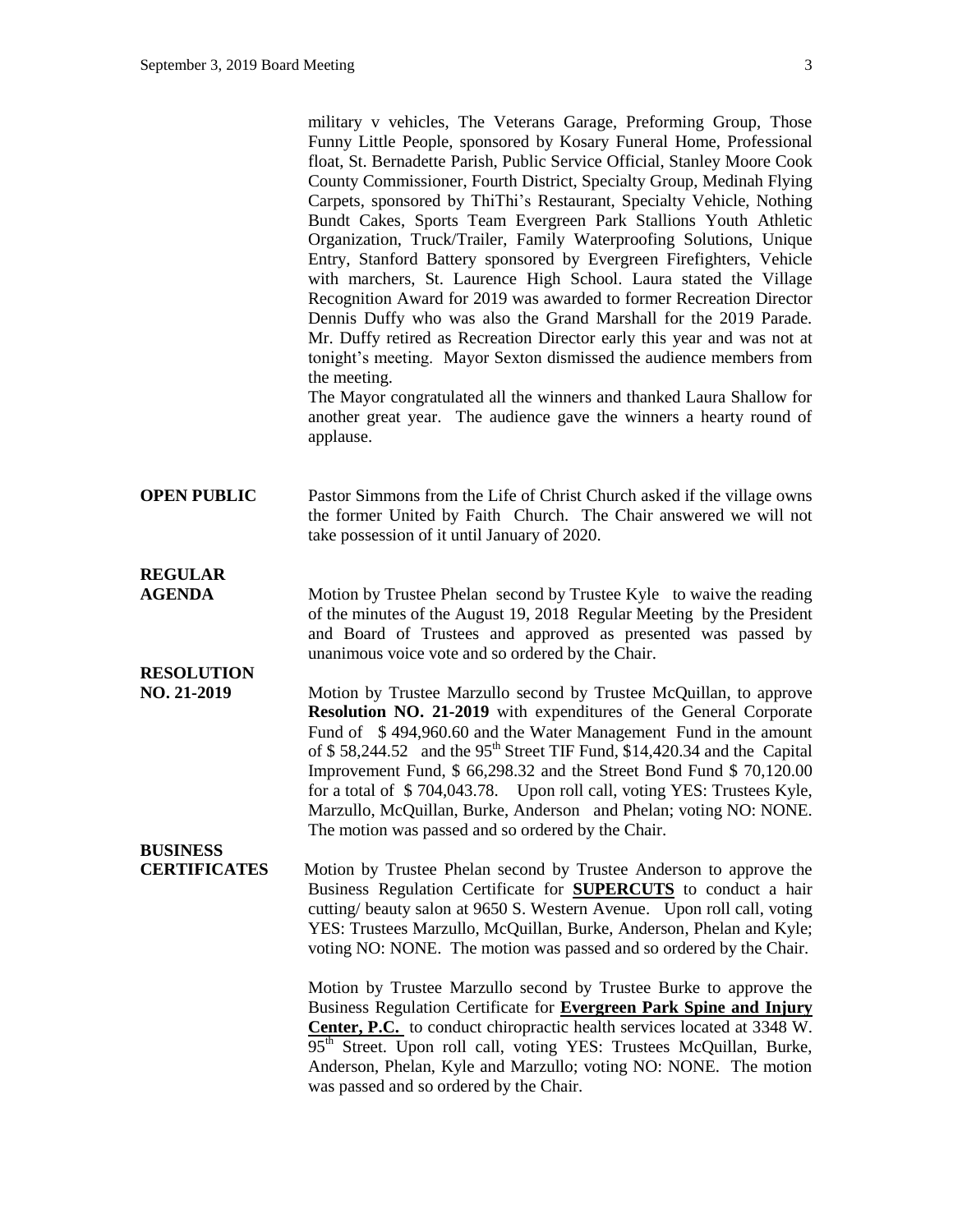**ORDINANCE**

Motion by Trustee Kyle second by Trustee McQuillan to approve the Business Regulation Certificate for Dr. Denise Wojciechowski is moving to the **Evergreen Park Chiropractic Center** to conduct chiropractic health services located at 3348 W. 95<sup>th</sup> Street. Upon roll call, voting YES: Trustees Burke, Anderson, Phelan, Kyle, Marzullo and McQuillan; voting NO: NONE. The motion was passed and so ordered by the Chair.

**NO. 22-2019** Motion by Trustee Marzullo second by Trustee McQuillan to approve Ordinance NO. 22-2019, **"AN ORDINANCE OF THE VILLAGE OF EVERGREEN PARK APPROVING A REAL ESTATE SALE CONTRACT FOR THE SALE OF THE PROPERTY LOCATED AT 9604 SOUTH KEDZIE AVENUE, EVERGREEN PARK, ILLINOIS."** The Village attorney stated Chi Tung is interested in a commercial addition to the north of their current property. The Chair added the Village has sold this residential property for \$131,000. A brief discussion took place regarding the possibility of vacating  $96<sup>th</sup>$  Street and the special use zoning changes required for this property. Upon roll call, voting YES: Trustees Anderson, Phelan, Kyle, Marzullo, McQuillan and Burke; voting NO: NONE. The motion was passed and so ordered by the Chair.

## **INTERGOVERN-MENTAL AGREEMENT**

**PROCLAMATION**

Motion by Trustee Kyle second by Trustee Anderson to approve the Intergovernmental Agreement between the Village of Evergreen Park and the Cook County Department of Transportation and Highways. The Chair added this includes the \$200,000 received for street patching. Upon roll call, voting YES: Trustees Phelan, Kyle, Marzullo, McQuillan, Burke and Anderson; voting NO: NONE. The motion was passed and so ordered by the Chair.

| I NUCLAMA HUN       |                                                                          |
|---------------------|--------------------------------------------------------------------------|
| <b>CONSTITUTION</b> |                                                                          |
| WEEK                | Motion by Trustee Phelan second by Trustee Marzullo to approve the       |
|                     | proclamations, "PROCLAIMING THE WEEK OF SEPTEMBER 17-                    |
|                     | 23, 2019 AS CONSTITUTION WEEK IN THE VILLAGE OF                          |
|                     | <b>EVERGREEN PARK, ILLINOIS."</b> Upon roll call, voting YES:            |
|                     | Trustees Kyle, Marzullo, McQuillan, Burke, Anderson and Phelan;          |
|                     | voting NO: NONE. The motion was passed and so ordered by the Chair.      |
| <b>QUEEN OF</b>     |                                                                          |
| <b>MARTYRS</b>      | Motion by Trustee McQuillan second by Trustee Kyle to approve the        |
|                     | request from Queen of Martyrs for the Walk-a-Thon on Friday, October     |
|                     | 11, 2019 and permission to park on Clifton Park and Central Park from    |
|                     | September 19-20, 2019 for the annual Parish Fest. Upon roll call, voting |
|                     | YES: Trustees Marzullo, McQuillan, Burke, Anderson, Phelan and Kyle;     |
|                     | voting NO: NONE. The motion was passed and so ordered by the Chair.      |
| <b>ENGINEER'S</b>   |                                                                          |
| <b>REPORT</b>       | Mr. Klass had no report.                                                 |
| $\overline{1}$      |                                                                          |

## **ATTORNEY'S**

**REPORT** Attorney Cainkar had no report.